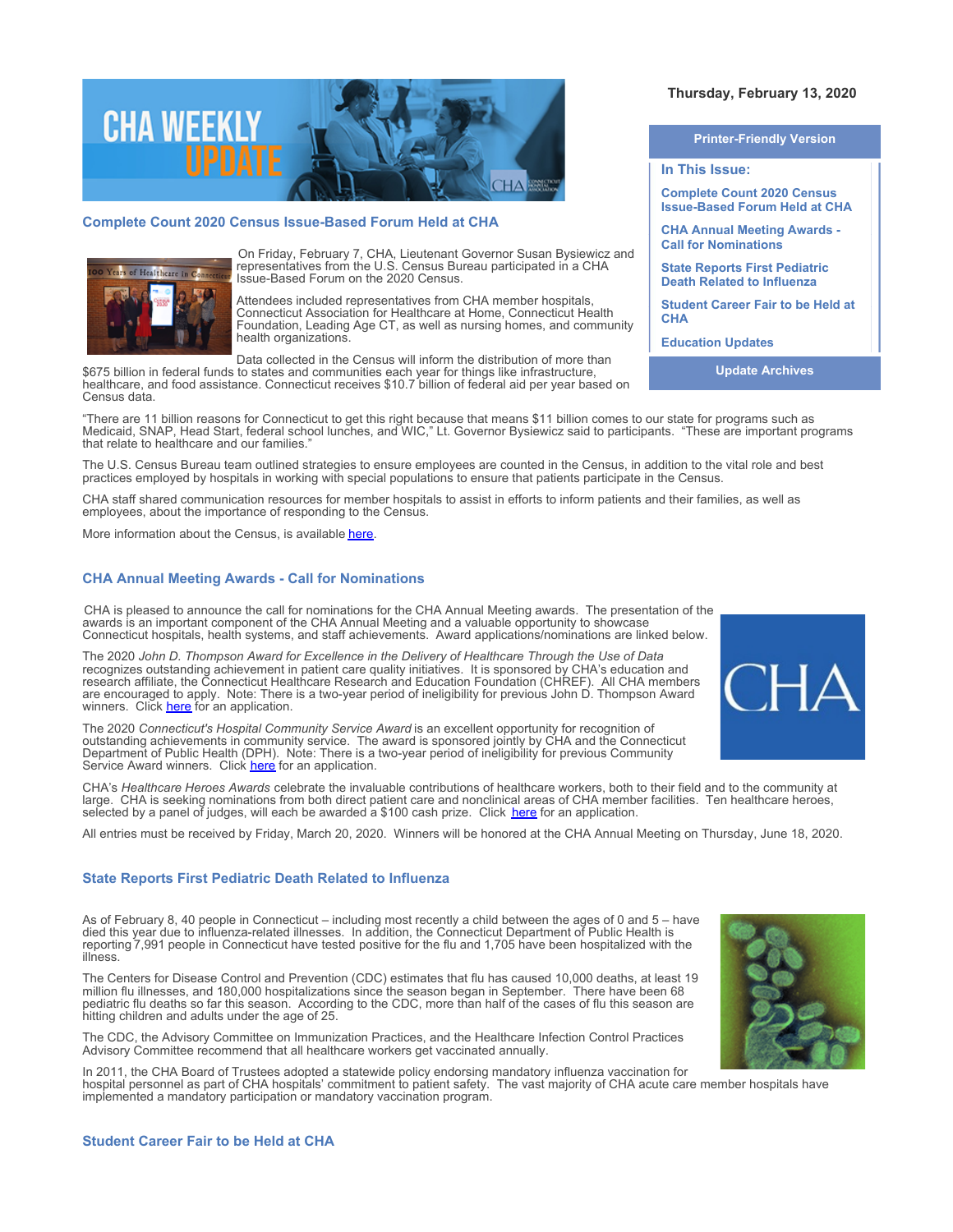The Connecticut Association of Healthcare Executives will host its Third Annual Student Career Fair on Friday, February 28, 2020, at CHA from 12:30 p.m. to 4:00 p.m.

The event will include networking opportunities and a keynote presentation. Students who pre-register may also meet with a photographer for a headshot.

The career fair is a great opportunity for students to search for internships, fellowships, and/or entry level positions within Connecticut and New York's healthcare organizations and consultant firms.

For more information about registration for both students and employers, please click [here](https://www.ctahe.org/event/ctahes-3rd-annual-student-career-fair-friday-february-28-2020/).

## **Education Updates**

**Peer Supporter Refresher Training** Monday, February 24, 2020 4:00 p.m. - 7:00 p.m. **[Event Registration](https://cthosp.org/eventcalendar/index.cfm?action=register&date=43885&id=852)** 

Peer Supporter Refresher Training is for staff that have attended a Peer Supporter Training course at CHA or for those currently serving as a Peer Supporter for their organization.

**Peer Supporter Training**

Tuesday, February 25, 2020 9:00 a.m. - 4:30 p.m. [Event Registration](https://cthosp.org/eventcalendar/index.cfm?action=register&date=43886&id=851)

Gerald Lewis, PhD, will provide training for peer supporters and those who will train peer supporters in their organizations. Dr. Lewis has worked with national and international government agencies, healthcare facilities, educational institutions, and private businesses on a wide range of work, behavioral health, and organizational issues. He focuses on facilitating organizational recovery and resiliency with the emphasis on "people-recovery."

### **MACRMI Simulation Training**

Wednesday, March 11, 2020 9:00 a.m. - 3:30 p.m.

## **[Event Registration](https://cthosp.org/eventcalendar/index.cfm?action=register&date=43901&id=850)**

The Massachusetts Alliance for Communication and Resolution following Medical Injury (MACRMI) will conduct simulation training for disclosure and apology as part of CHA's Communication and Resolution Program Collaborative.

*The program is being presented as part of the Partnership for Patients HIIN educational series.*

**The Basics of Budgeting** Thursday, March 19, 2020 9:00 a.m. - 3:00 p.m. **[View Brochure](https://cthosp.org/eventcalendar/uploads/Spring%202020%20STDates.pdf) | [Event Registration](https://cthosp.org/eventcalendar/index.cfm?action=register&date=43909&id=859)** 

Skills in planning and budgeting are essential if managers are to achieve the institution's mission and contribute to "bottom line" results, particularly in an environment of chronic federal and state underfunding. This member-requested management development program, part one of a two-part series, provides managers with an introduction to budgeting concepts, including calculating the volume budget and a revenue budget, tools to develop staffing plans and salary and supply budgets, and information on how best to handle capital and equipment requests.

Bill Ward, a popular and dynamic lecturer on financial management in healthcare, will present this program.

**Improving Hospital Operating Efficiency** Friday, March 20, 2020 9:00 a.m. - 3:00 p.m. [View Brochure](https://cthosp.org/eventcalendar/uploads/Spring%202020%20STDates.pdf) | [Event Registration](https://cthosp.org/eventcalendar/index.cfm?action=register&date=43910&id=860)

Improving Hospital Operating Efficiency will demonstrate how improvements in efficiency can enhance both clinical outcomes and business results. Participants will learn what efficiency is and is not, along with a three-part approach focused on balanced productivity, proactive cost management, and aggressive management of throughput.

Bill Ward, a popular and dynamic lecturer on financial management in healthcare, will present this program.

**Staff to Management: Starting the Transition** Tuesday, March 24, 2020 9:00 a.m. - 3:00 p.m. **[View Brochure](https://cthosp.org/eventcalendar/uploads/Spring%202020%20STDates.pdf) | [Event Registration](https://cthosp.org/eventcalendar/index.cfm?action=register&date=43914&id=861)** 

Making the transition from staff person to supervisor/manager is a significant step. Transitioning from individual contributor to being effective in a leadership role is far more challenging and complicated than ever before and requires the ability to use the tools of diplomacy, negotiation, persuasion, and alliance-building. Managing the organizational demands for high productivity and quality, combined with financial prudence and regulatory compliance, are only part of the equation. Program participants will discover that those tasks must be balanced with an excellent grasp of human relations skills in working closely and collaboratively with others.

**Change Management: Leading in Turbulent Times** Wednesday, March 25, 2020 9:00 a.m. - 3:00 p.m. [View Brochure](https://cthosp.org/eventcalendar/uploads/Spring%202020%20STDates.pdf) | [Event Registration](https://cthosp.org/eventcalendar/index.cfm?action=register&date=43915&id=862)

This workshop will blend didactic and experiential material to provide leaders with greater insight, self-awareness, and practical tools they need to help their organizations succeed in a Volatile, Uncertain, Complex, and Ambiguous (VUCA) environment.

Organizations are facing inevitable, unrelenting, complex change. The question is—are organizations creating the kind of leaders that have the courage, vision, and adaptability to thrive in the midst of this pervasive change, rather than be overwhelmed by it.